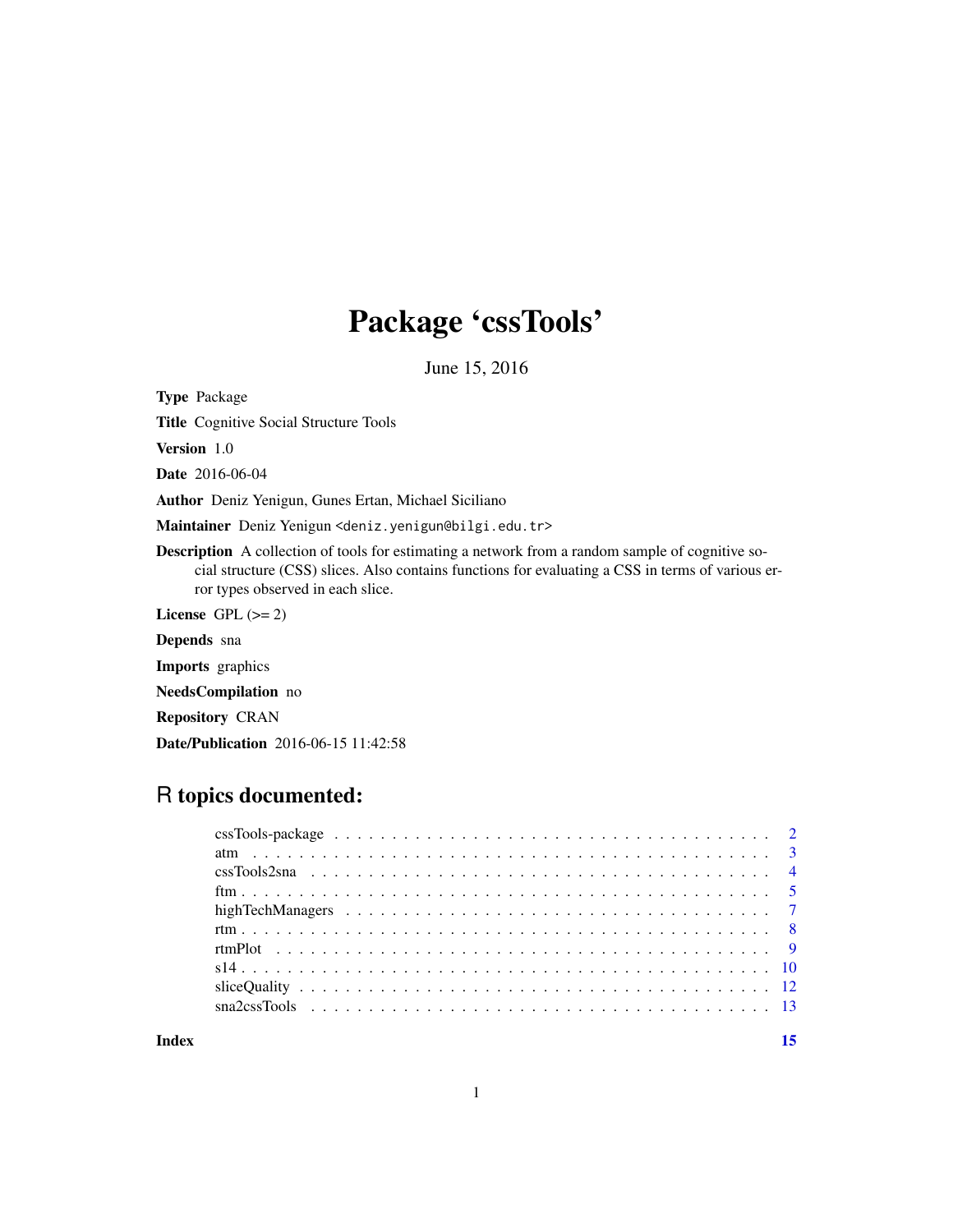<span id="page-1-0"></span>

## Description

Formalized by Krackhardt (1987), Cognitive Social Structure (CSS) network studies collect relational data on respondents direct ties and their cognition of ties among all other individuals in the network. This package provides a collection of tools for estimating a network from a random sample of CSS slices. The package also contains functions for evaluating a CSS in terms of various error types observed in each slice.

## Details

The DESCRIPTION file:

| Package:     | cssTools                                                                                                        |  |
|--------------|-----------------------------------------------------------------------------------------------------------------|--|
| Type:        | Package                                                                                                         |  |
| Title:       | Cognitive Social Structure Tools                                                                                |  |
| Version:     | l.O                                                                                                             |  |
| Date:        | 2016-06-04                                                                                                      |  |
| Author:      | Deniz Yenigun, Gunes Ertan, Michael Siciliano                                                                   |  |
| Maintainer:  | Deniz Yenigun <deniz.yenigun@bilgi.edu.tr></deniz.yenigun@bilgi.edu.tr>                                         |  |
| Description: | A collection of tools for estimating a network from a random sample of cognitive social structure (CSS) slices. |  |
| License:     | $GPL (= 2)$                                                                                                     |  |
| Depends:     | sna                                                                                                             |  |
| Imports:     | graphics                                                                                                        |  |

Index of help topics:

| atm              | Estimate a Network Using the Adaptive Threshold<br>Method      |
|------------------|----------------------------------------------------------------|
| cssTools-package | Cognitive Social Structure Tools                               |
| cssTools2sna     | Convert a CSS in 'cssTools' Format to a CSS in<br>'sna' Format |
| ftm              | Aggregate CSS Slices for a Fixed Threshod                      |
| highTechManagers | High Tech Managers Data Set                                    |
| rtm              | Estimate a Network Using the ROC Based                         |
|                  | Threshold Method                                               |
| rtmPlot          | Plots for the ROC Based Threshold Method for                   |
|                  | Estimating Networks                                            |
| s14              | Calculate s14 Similarity Index                                 |
| sliceQuality     | Evaluate Several Characteristics of Slices from<br>a CSS       |
| sna2cssTools     | Convert a CSS in 'sna' Format to a CSS in<br>'cssTools' Format |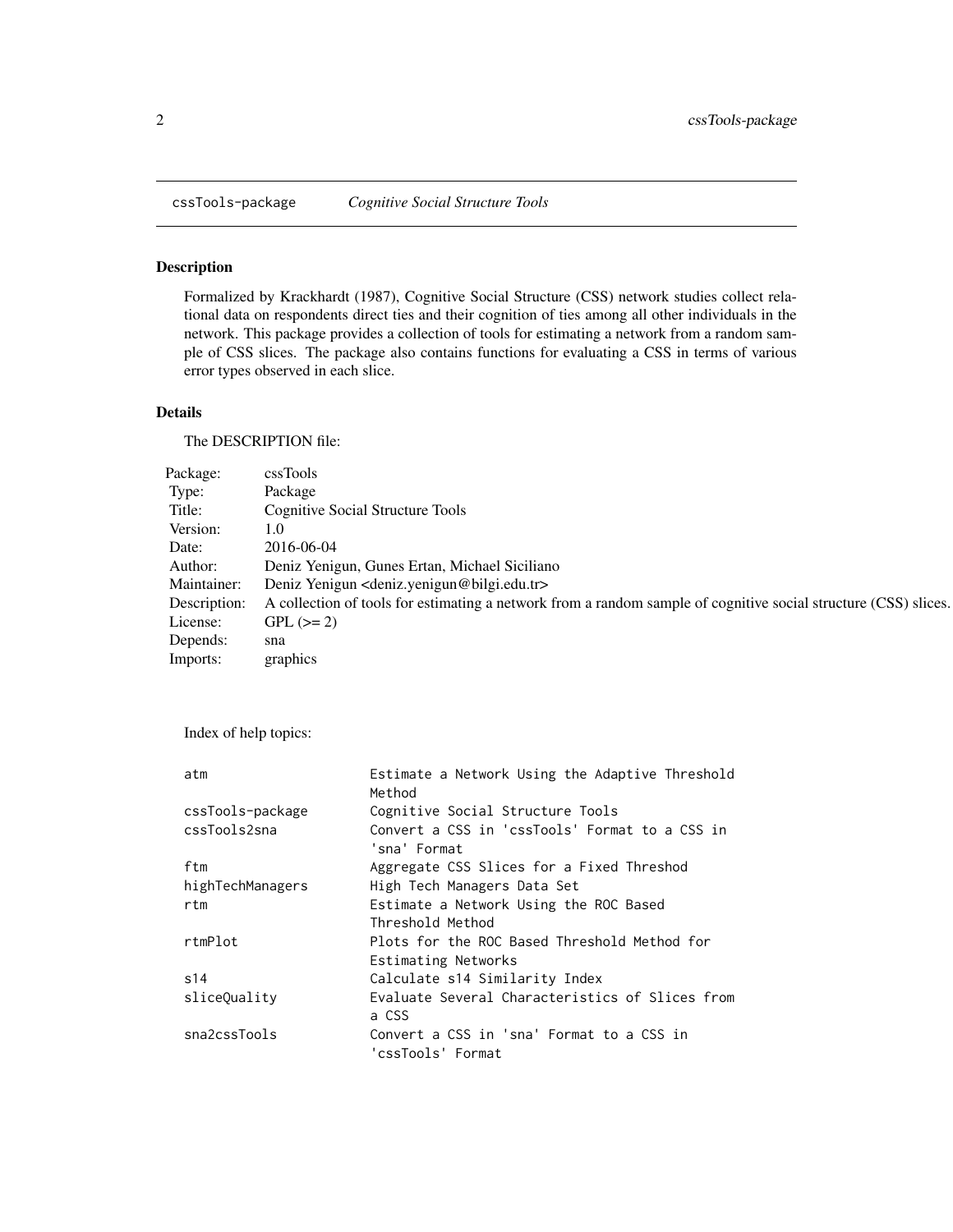<span id="page-2-0"></span>atm 3

## Author(s)

Deniz Yenigun, Gunes Ertan, Michael Siciliano Maintainer: Deniz Yenigun <deniz.yenigun@bilgi.edu.tr>

#### References

Krackhardt, D. (1987). Cognitive social structures. Social Networks 9, 109-134. [http://dx.doi.](http://dx.doi.org/10.1016/0378-8733(87)90009-8) [org/10.1016/0378-8733\(87\)90009-8](http://dx.doi.org/10.1016/0378-8733(87)90009-8)

D. Yenigun, G. Ertan, M.D. Siciliano (2016). Omission and commission errors in network cognition and estimation using ROC curve. arXiv:1606.03245 [stat.CO] [https://arxiv.org/abs/1606.](https://arxiv.org/abs/1606.03245) [03245](https://arxiv.org/abs/1606.03245)

## See Also

[atm](#page-2-1), [cssTools2sna](#page-3-1), [ftm](#page-4-1), [highTechManagers](#page-6-1), [rtm](#page-7-1), [rtmPlot](#page-8-1), [s14](#page-9-1), [sliceQuality](#page-11-1), [sna2cssTools](#page-12-1)

<span id="page-2-1"></span>atm *Estimate a Network Using the Adaptive Threshold Method*

## Description

Estimate a network of interest by aggregating the sampled CSS slices using the adaptive threshold method. This requires setting a tolerable level of type 1 error.

#### Usage

atm(d, sampled, alpha)

## Arguments

| d       | Sampled CSS slices in cssTools package format.             |
|---------|------------------------------------------------------------|
| sampled | A vector indicating which network individuals are sampled. |
| alpha   | Tolerable type 1 error.                                    |

## Details

Given a random sample of observed CSS slices and a tolerable type 1 error, the atm function uses the adaptive threshold method (ATM) of Siciliano et. al. (2012) to aggregate the observed slices and provides an estimate for the network of interest.

#### Value

| estimatedNetwork |                                                                    |  |
|------------------|--------------------------------------------------------------------|--|
|                  | An estimate of the network of interest.                            |  |
| threshold        | The threshold value required to reach the given type 1 error rate. |  |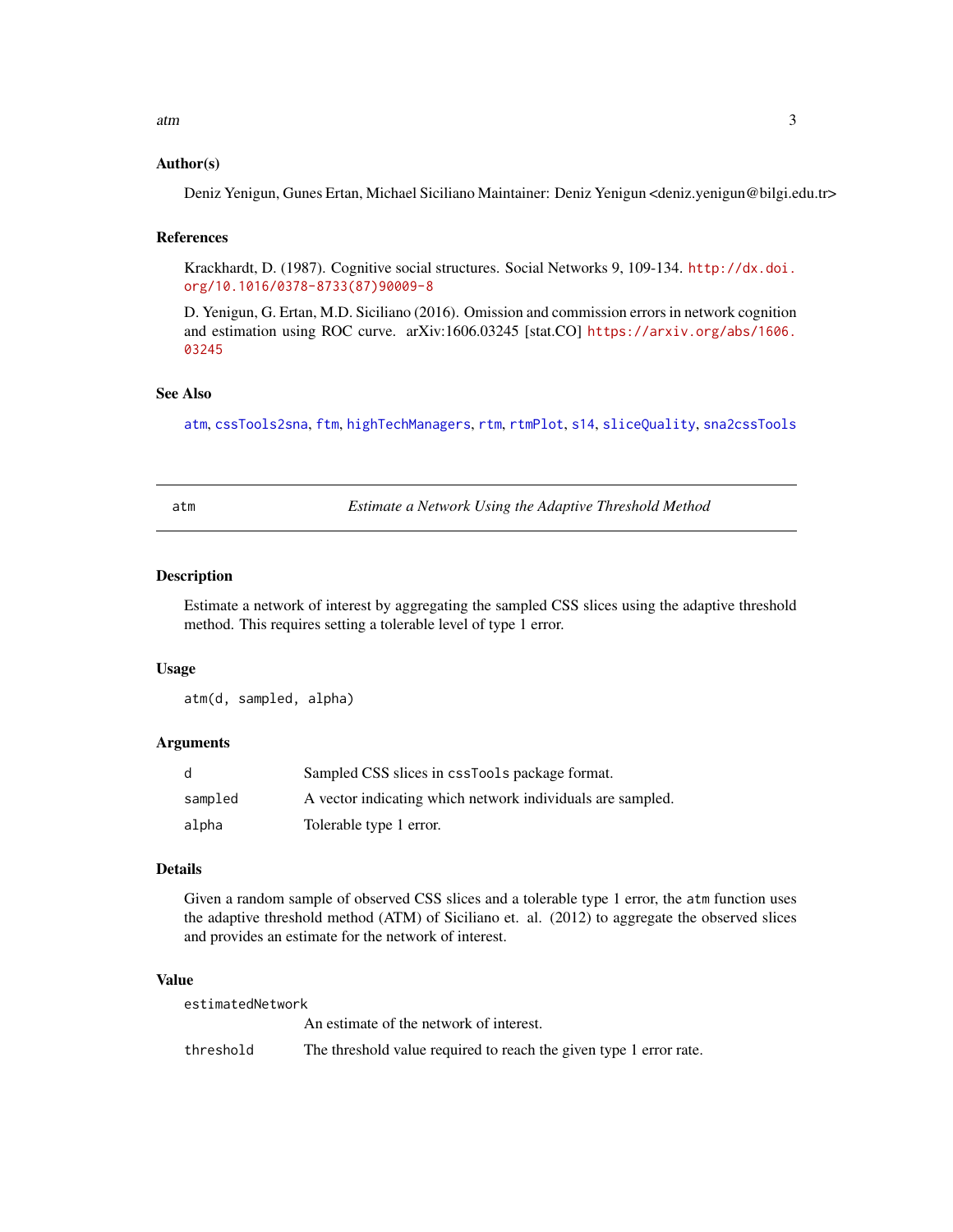#### <span id="page-3-0"></span>Author(s)

Deniz Yenigun, Gunes Ertan, Michael Siciliano

#### References

M.D. Siciliano, D. Yenigun, G. Ertan (2012). Estimating network structure via random sampling: Cognitive social structures and adaptive threshold method. Social Networks, Vol. 34, No. 4, 585- 600. <http://dx.doi.org/10.1016/j.socnet.2012.06.004>

## See Also

[ftm](#page-4-1), [rtm](#page-7-1)

#### Examples

```
# Consider the example in Siciliano et. al. (2012),
# a network with five actors A, B, C, D, E
sA=matrix(c(0,0,1,0,1,0,0,1,0,0,1,1,0,0,0,0,0,0,0,0,1,0,0,0,0),5,5)
sB=matrix(c(0,1,0,0,0,1,0,1,0,0,0,1,0,0,0,0,0,0,0,0,0,1,1,0,0),5,5)
sC=matrix(c(0,1,1,0,0,0,0,1,0,0,0,1,0,0,0,0,0,0,0,0,0,0,0,0,0),5,5)
sD=matrix(c(0,0,1,0,1,0,0,1,1,0,1,1,0,0,0,0,1,0,0,1,1,0,0,1,0),5,5)
sE=matrix(c(0,0,0,1,0,0,0,0,0,1,0,0,0,0,0,1,0,0,0,1,0,1,0,1,0),5,5)
d=array(dim=c(5,5,5))
d[,,1]=sA
d[,,2]=sB
d[,,3]=sC
d[,,4]=sD
d[,,5]=sE
# Suppose you randomly sampled A, D, and E
sampled=c(1,4,5)
# Then all you have is the following three sampled slices of A, D and E
dSampled=d[,,sampled]
# For a given alpha value, say 0.2, we can combine these slices as follows,
# which gives an estimate of the complete network
atm(dSampled,sampled,0.2)
```
<span id="page-3-1"></span>

| cssTools2sna |  |  |  | Convert a CSS in cssTools Format to a CSS in sna Format |  |  |
|--------------|--|--|--|---------------------------------------------------------|--|--|
|--------------|--|--|--|---------------------------------------------------------|--|--|

#### Description

Converts a CSS in cssTools package format to a CSS in sna package format.

#### Usage

cssTools2sna(d)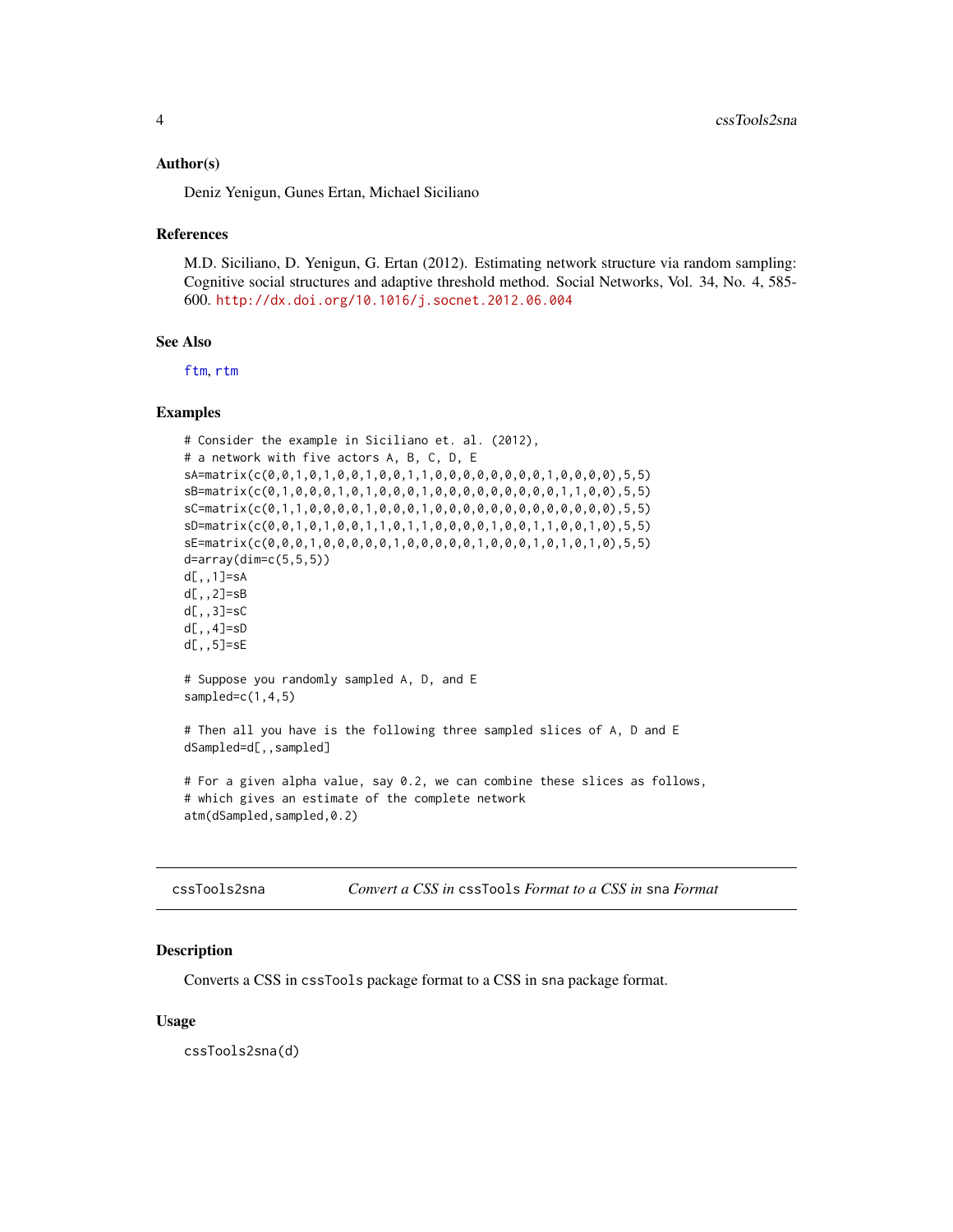<span id="page-4-0"></span>ftm 5

#### Arguments

d A CSS in cssTools package format.

## **Details**

In cssTools package, a CSS d is coded in a three dimensional array such that d[,,i] is the *i*-th slice. In sna package, the same object is coded in a three dimensional array such that  $d[i, j]$  is the *i*-th slice. The cssTools2sna function transforms cssTools format to sna format.

## Value

The same CSS coded in sna format.

#### Author(s)

Deniz Yenigun, Gunes Ertan, Michael Siciliano

#### See Also

[sna2cssTools](#page-12-1)

#### Examples

```
# Consider the example in Siciliano et. al. (2012),
# a network with five actors A, B, C, D, E
sA=matrix(c(0,0,1,0,1,0,0,1,0,0,1,1,0,0,0,0,0,0,0,0,1,0,0,0,0),5,5)
sB=matrix(c(0,1,0,0,0,1,0,1,0,0,0,1,0,0,0,0,0,0,0,0,0,1,1,0,0),5,5)
sC=matrix(c(0,1,1,0,0,0,0,1,0,0,0,1,0,0,0,0,0,0,0,0,0,0,0,0,0),5,5)
sD=matrix(c(0,0,1,0,1,0,0,1,1,0,1,1,0,0,0,0,1,0,0,1,1,0,0,1,0),5,5)
sE=matrix(c(0,0,0,1,0,0,0,0,0,1,0,0,0,0,0,1,0,0,0,1,0,1,0,1,0),5,5)
d=array(dim=c(5,5,5))
d[,,1]=sA
d[,,2]=sB
d[,,3]=sC
d[,,4]=sD
d[,,5]=sE
# Here d is coded in cssTools package format
# Switching between sna and cssTools formats
e=cssTools2sna(d)
f=sna2cssTools(e)
```
<span id="page-4-1"></span>ftm *Aggregate CSS Slices for a Fixed Threshod*

## **Description**

Estimate a network of interest by aggregating the sampled CSS slices for a fixed threshold.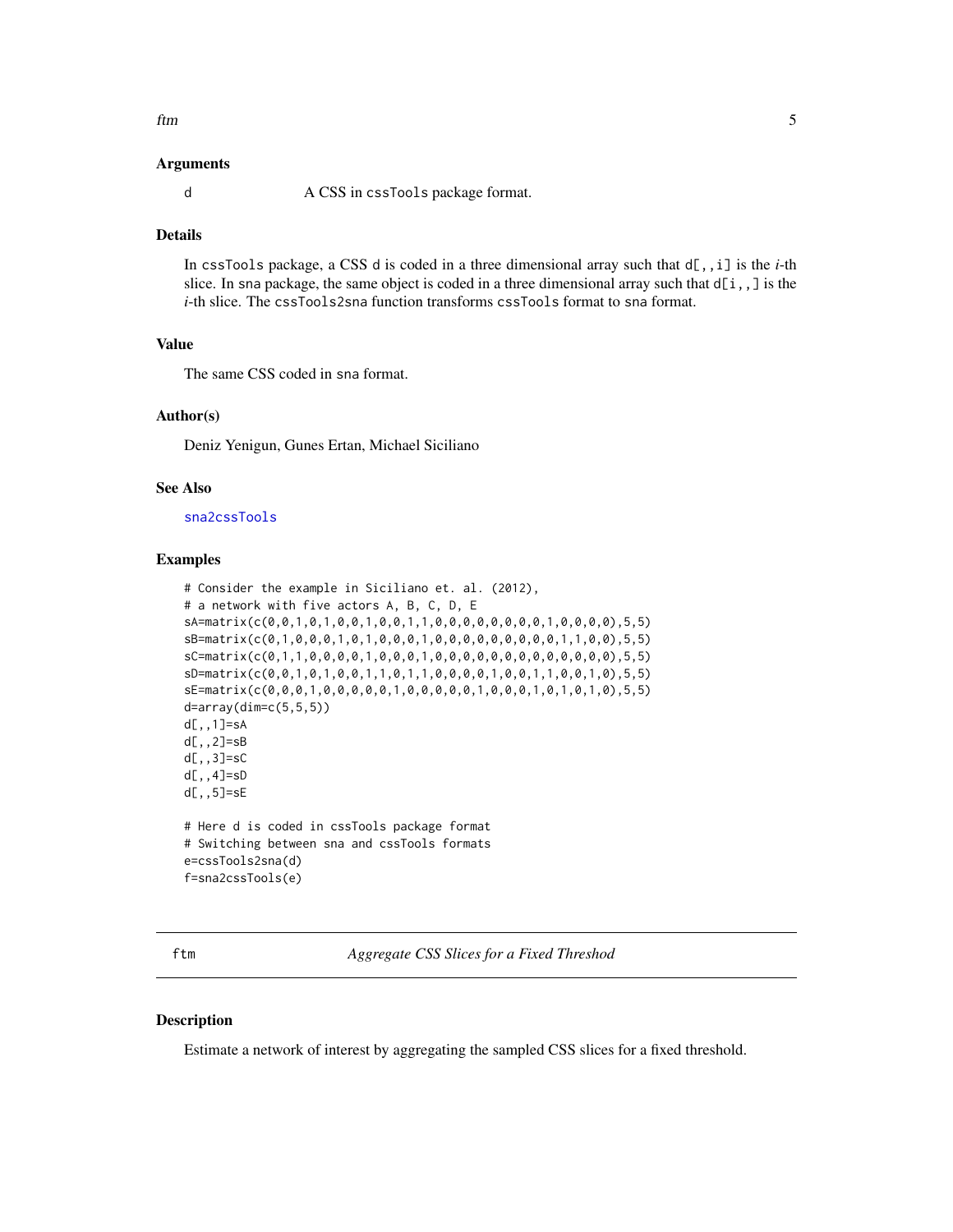#### <span id="page-5-0"></span>Usage

ftm(d, sampled, k)

#### Arguments

| d       | Sampled CSS slices in cssTools package format.             |
|---------|------------------------------------------------------------|
| sampled | A vector indicating which network individuals are sampled. |
|         | A threshold for aggregating the CSS slices.                |

## Details

Given a random sample of observed CSS slices and a fixed threshold value *k* for aggregation, the ftm function aggregates the observed slices and provides an estimate for the network of interest by using the fixed threshold method (FTM) given in Yenigun et. al. (2016). The function also returns the estimated type 1 and type 2 errors.

## Value

estimatedNetwork

|            | An estimate of the network of interest.                                                                                                                                                                                                                                                                                                                                                                    |
|------------|------------------------------------------------------------------------------------------------------------------------------------------------------------------------------------------------------------------------------------------------------------------------------------------------------------------------------------------------------------------------------------------------------------|
| type1Error | Estimated type 1 error rate.                                                                                                                                                                                                                                                                                                                                                                               |
| type2Error | Estimated type 2 error rate.                                                                                                                                                                                                                                                                                                                                                                               |
| type1Count | Total number of type 1 errors committed.                                                                                                                                                                                                                                                                                                                                                                   |
|            | type1Instances Number of instances for a potential type 1 error. In other words, number of<br>zeros in the knowledge region of the true network. Here by knowledge region<br>we mean the ties in the network such that both actors are sampled, and the tie<br>is estimated by the intersection of the self reports from both actors. Note that<br>type1Error equals type1Count divided by type1Instances. |
| type2Count | Total number of type 2 errors committed.                                                                                                                                                                                                                                                                                                                                                                   |
|            | type2Instances Number of instances for a potential type 2 error. In other words, number of<br>ones in the knowledge region of the true network. Note that type 2 Error equals<br>type2Count divided by type2Instances.                                                                                                                                                                                     |

## Author(s)

Deniz Yenigun, Gunes Ertan, Michael Siciliano

## References

D. Yenigun, G. Ertan, M.D. Siciliano (2016). Omission and commission errors in network cognition and estimation using ROC curve. arXiv:1606.03245 [stat.CO] [https://arxiv.org/abs/1606.](https://arxiv.org/abs/1606.03245) [03245](https://arxiv.org/abs/1606.03245)

#### See Also

[atm](#page-2-1), [rtm](#page-7-1)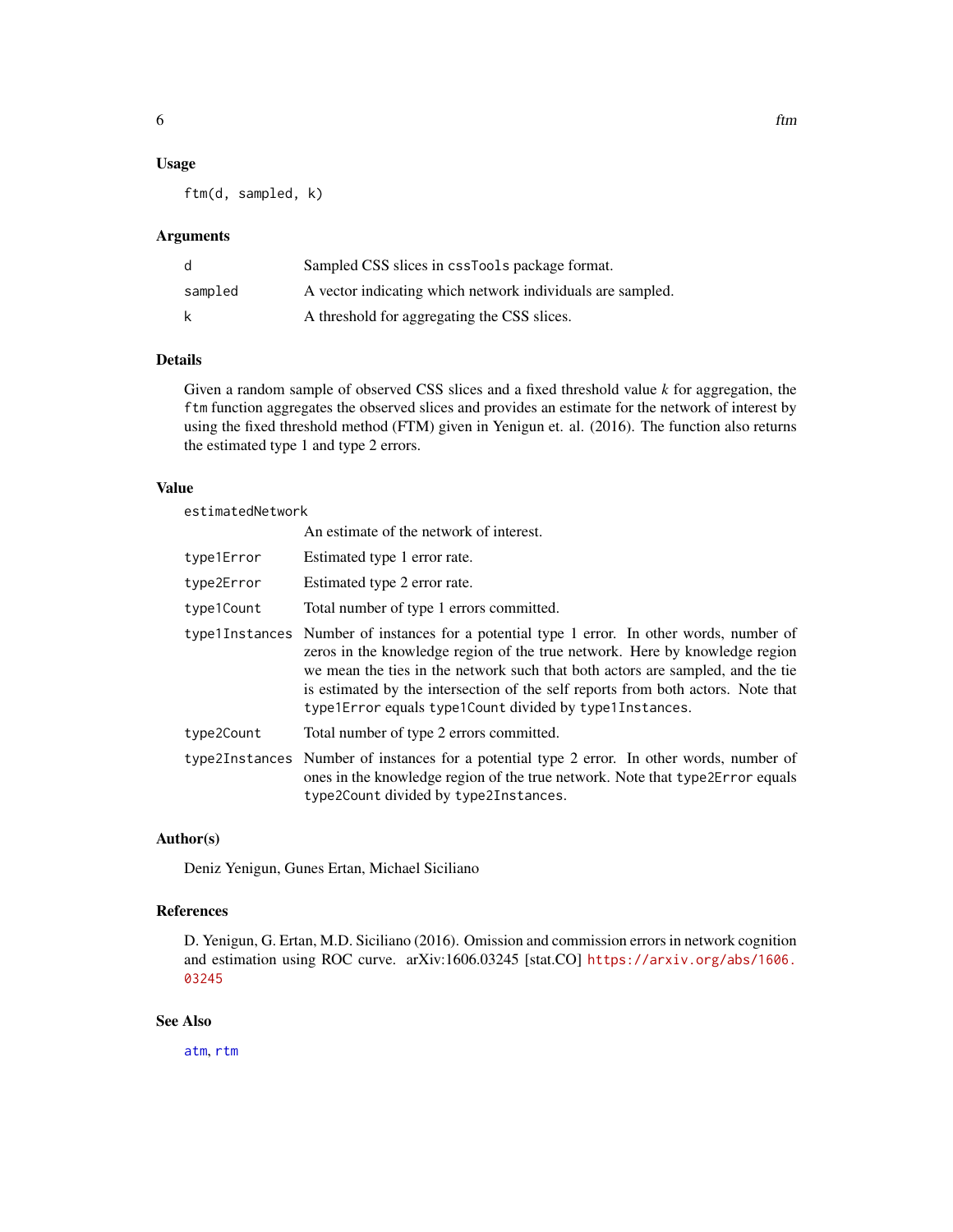## <span id="page-6-0"></span>highTechManagers 7

#### Examples

```
# Consider the example in Siciliano et. al. (2012),
# a network with five actors A, B, C, D, E
sA=matrix(c(0,0,1,0,1,0,0,1,0,0,1,1,0,0,0,0,0,0,0,0,1,0,0,0,0),5,5)
sB=matrix(c(0,1,0,0,0,1,0,1,0,0,0,1,0,0,0,0,0,0,0,0,0,1,1,0,0),5,5)
sC=matrix(c(0,1,1,0,0,0,0,1,0,0,0,1,0,0,0,0,0,0,0,0,0,0,0,0,0),5,5)
sD=matrix(c(0,0,1,0,1,0,0,1,1,0,1,1,0,0,0,0,1,0,0,1,1,0,0,1,0),5,5)
sE=matrix(c(0,0,0,1,0,0,0,0,0,1,0,0,0,0,0,1,0,0,0,1,0,1,0,1,0),5,5)
d=array(dim=c(5,5,5))
d[,,1]=sA
d[,,2]=sB
d[,,3]=sC
d[,,4]=sD
d[,,5]=sE
# Suppose you randomly sampled A, D, and E
sampled=c(1,4,5)
# Then all you have is the following three sampled slices of A, D and E
dSampled=d[,,sampled]
# For a given threshold, say 2, we can combine these slices as follows,
# which gives an estimate of the complete network
ftm(dSampled,sampled,2)
```
<span id="page-6-1"></span>highTechManagers *High Tech Managers Data Set*

#### Description

Krackhardt (1987) reports the CSS data collected from 21 managers in a high tech machinery firm. Perceptions of all individuals on the whole network is provided.

#### Usage

```
data(highTechManagers)
```
#### Format

A 21 by 21 by 21 array of zeroes (nonexistence of tie) and ones (existence of tie), where the perception slice of the *i*-th individual correspons to highTechManagers[,,i].

## Details

In a CSS data set, each actor not only reports his or her self-ties, but also answers questions on all possible ties in the network. Then a CSS for a network involving *N* individuals may be represented by a three dimensional array  $R_{i,j,m}$   $(i, j, m = 1, ..., N)$ , where *i* is the sender, *j* is the receiver, and *m* is the perceiver of the relationship. This data set contains the CSS given in Krackhardt (1987), which reports the perceptions of all individuals in a network of 21 managers in a high tech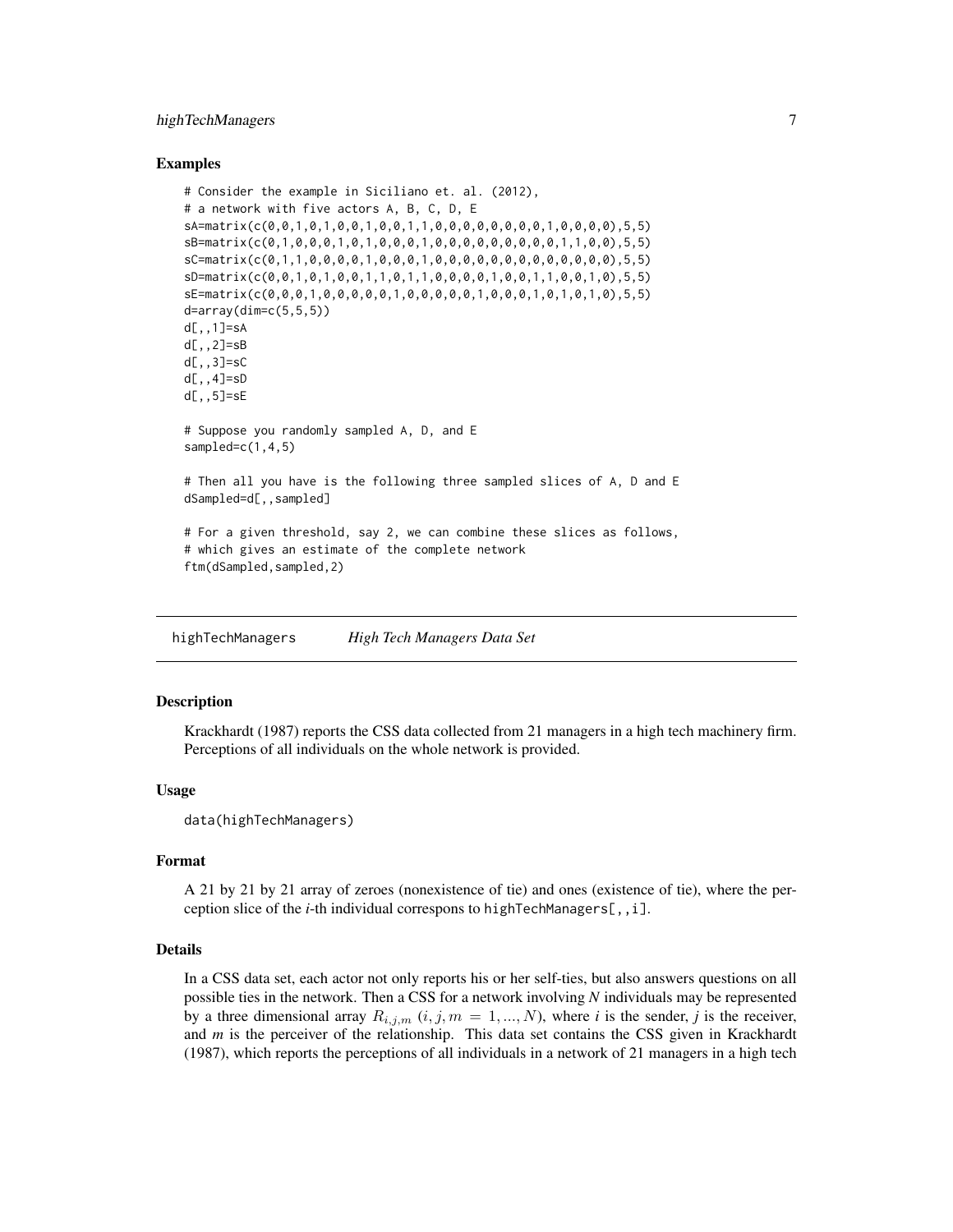<span id="page-7-0"></span>machinery firm. In the original data 17th slice is problematic since row 17 in this slice consists of ones only. To overcome this, we replaced row 17 with column 17.

#### References

Krackhardt, D. (1987). Cognitive social structures. Social Networks 9, 109-134. [http://dx.doi.](http://dx.doi.org/10.1016/0378-8733(87)90009-8) [org/10.1016/0378-8733\(87\)90009-8](http://dx.doi.org/10.1016/0378-8733(87)90009-8)

## Examples

```
data(highTechManagers)
sliceQuality(highTechManagers)
```
<span id="page-7-1"></span>rtm *Estimate a Network Using the ROC Based Threshold Method*

## Description

Estimate a network of interest by aggregating the sampled CSS slices using the ROC based threshold method.

#### Usage

rtm(d, sampled)

#### Arguments

|         | Sampled CSS slices in cssTools package format.             |
|---------|------------------------------------------------------------|
| sampled | A vector indicating which network individuals are sampled. |

## Details

Given a random sample of observed CSS slices, the rtm function uses the density weighted ROC based threshold method (RTM) of Yenigun et. al. (2016) to aggregate the observed slices, and provides an estimate for the network of interest. Slice densities are computed by the gden function in the sna package.

#### Value

estimatedNetwork

|            | An estimate of the network of interest.                                                                                                                                                                                                                |
|------------|--------------------------------------------------------------------------------------------------------------------------------------------------------------------------------------------------------------------------------------------------------|
| type1Error | Estimated type 1 error rate at the optimum threshold returned by the density<br>weighted ROC method.                                                                                                                                                   |
| type2Error | Estimated type 2 error rate at the optimum threshold returned by the density<br>weighted ROC method.                                                                                                                                                   |
| threshold  | The optimum threshold value.                                                                                                                                                                                                                           |
| details    | A table giving the details of the density weighted ROC method. Columns indicate<br>the threshold, type 1 error (false positive rate), type 2 error, true positive rate $(1)$<br>- type 2 error), type 1 error count, type 2 error count, and distance. |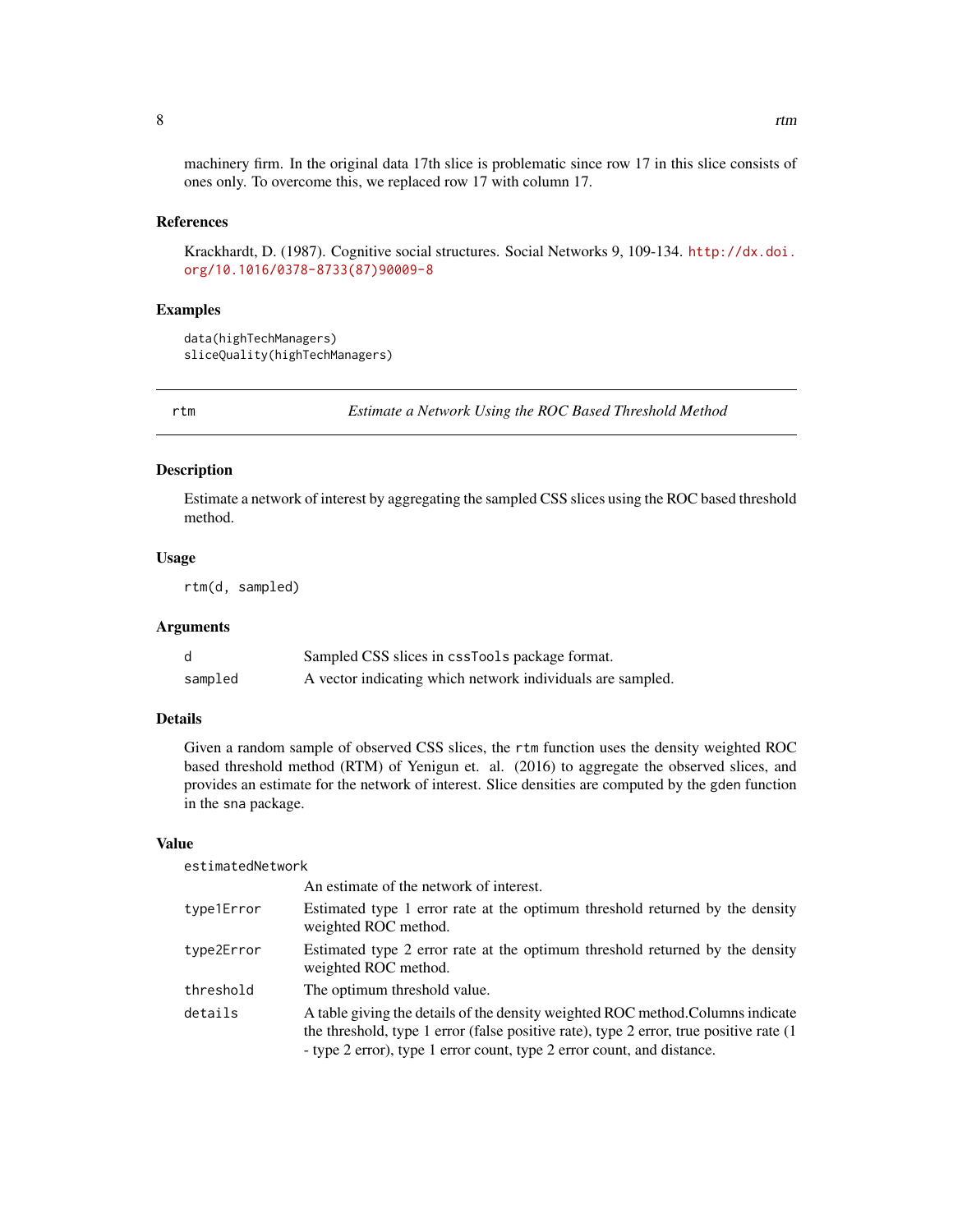#### <span id="page-8-0"></span>rtmPlot 9

## Author(s)

Deniz Yenigun, Gunes Ertan, Michael Siciliano

#### References

D. Yenigun, G. Ertan, M.D. Siciliano (2016). Omission and commission errors in network cognition and estimation using ROC curve. arXiv:1606.03245 [stat.CO] [https://arxiv.org/abs/1606.](https://arxiv.org/abs/1606.03245) [03245](https://arxiv.org/abs/1606.03245)

## See Also

[atm](#page-2-1), [ftm](#page-4-1)

## Examples

```
# Consider the example in Siciliano et. al. (2012),
# a network with five actors A, B, C, D, E
sA=matrix(c(0,0,1,0,1,0,0,1,0,0,1,1,0,0,0,0,0,0,0,0,1,0,0,0,0),5,5)
sB=matrix(c(0,1,0,0,0,1,0,1,0,0,0,1,0,0,0,0,0,0,0,0,0,1,1,0,0),5,5)
sC=matrix(c(0,1,1,0,0,0,0,1,0,0,0,1,0,0,0,0,0,0,0,0,0,0,0,0,0),5,5)
sD=matrix(c(0,0,1,0,1,0,0,1,1,0,1,1,0,0,0,0,1,0,0,1,1,0,0,1,0),5,5)
sE=matrix(c(0,0,0,1,0,0,0,0,0,1,0,0,0,0,0,1,0,0,0,1,0,1,0,1,0),5,5)
d=array(dim=c(5,5,5))
d[,,1]=sA
d[,,2]=sB
d[,,3]=sC
d[,,4]=sD
d[,,5]=sE
# Suppose you randomly sampled A, D, and E
sampled=c(1,4,5)
# Then all you have is the following three sampled slices of A, D and E
dSampled=d[,,sampled]
# We can combine these slices as follows,
# which gives an estimate of the complete network
rtm(dSampled,sampled)
```
<span id="page-8-1"></span>rtmPlot *Plots for the ROC Based Threshold Method for Estimating Networks*

#### Description

Visualisation of the ROC based threshold method for estimating networks, implemented by the rtm function.

#### Usage

rtmPlot(rtmOutput)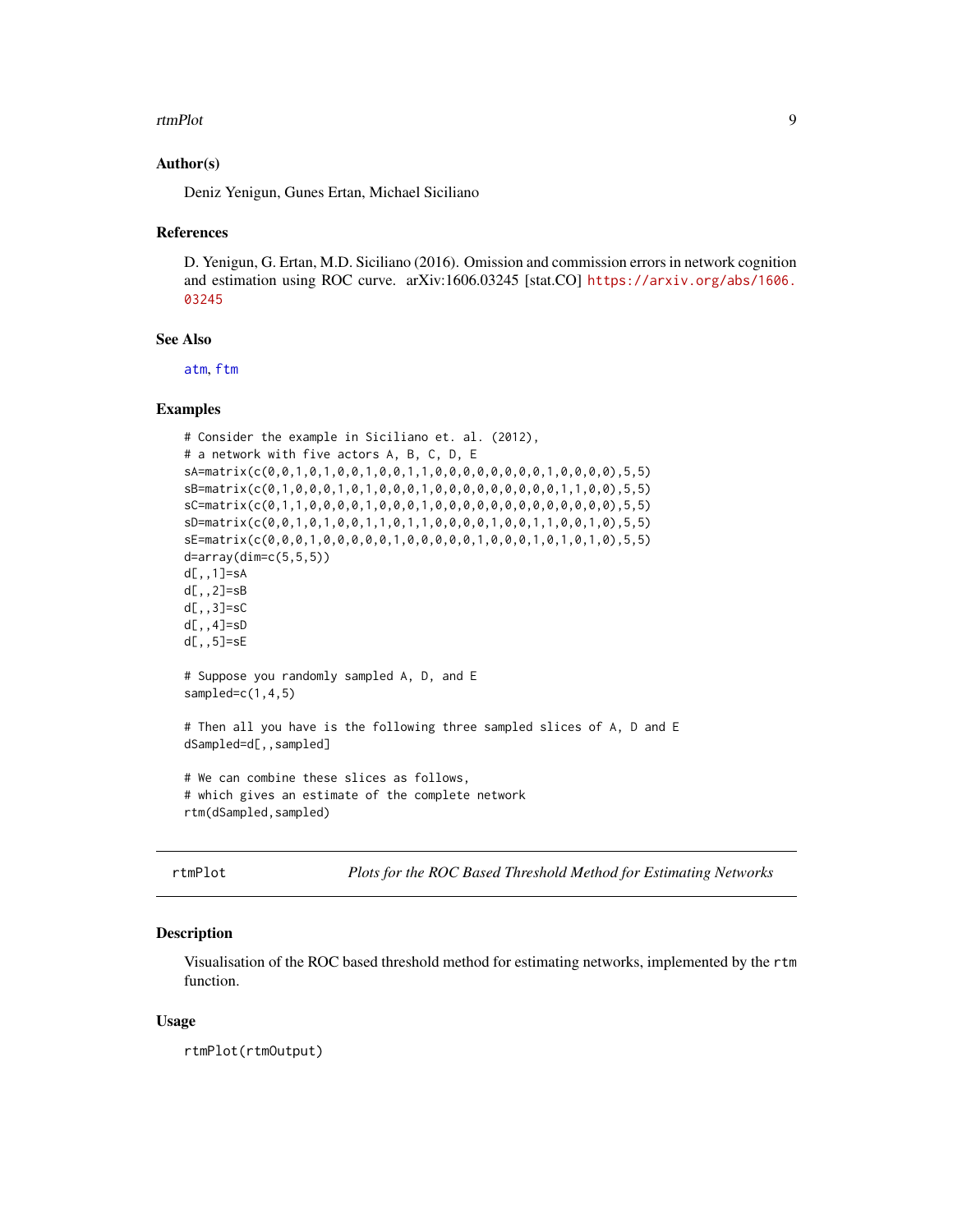#### <span id="page-9-0"></span>Arguments

rtmOutput Output from the function rtm.

#### Details

The function rtm uses the density weighted ROC based threshold method (RTM) of Yenigun et. al. (2016) for estimating networks from a random sample of CSS slices. The output from rtm is visualized by the function rtmPlot, which displays the ROC curve, as well as the type 1 and type 2 error counts for each threshold value.

#### Author(s)

Deniz Yenigun, Gunes Ertan, Michael Siciliano

#### References

D. Yenigun, G. Ertan, M.D. Siciliano (2016). Omission and commission errors in network cognition and estimation using ROC curve. arXiv:1606.03245 [stat.CO] [https://arxiv.org/abs/1606.](https://arxiv.org/abs/1606.03245) [03245](https://arxiv.org/abs/1606.03245)

#### See Also

[rtm](#page-7-1)

#### Examples

```
# Load the highTechManagers data given in cssTools package
data(highTechManagers)
```

```
# There are 21 CSS slices in the complete data
# Suppose we only observed the 10 slices with the following indexes
sampled=c(2,4,5,8,9,10,11,14,18,19)
```

```
# Then the observed data is the following
dSampled=highTechManagers[,,sampled]
```

```
# Apply the ROC based threshold method to estimate the network
y=rtm(dSampled,sampled)
```

```
# Now plot the ROC curve and the error types for various threshold values
rtmPlot(y)
```
<span id="page-9-1"></span>s14 *Calculate s14 Similarity Index*

#### **Description**

Computes the  $S_{14}$  similarity index between two network matrices.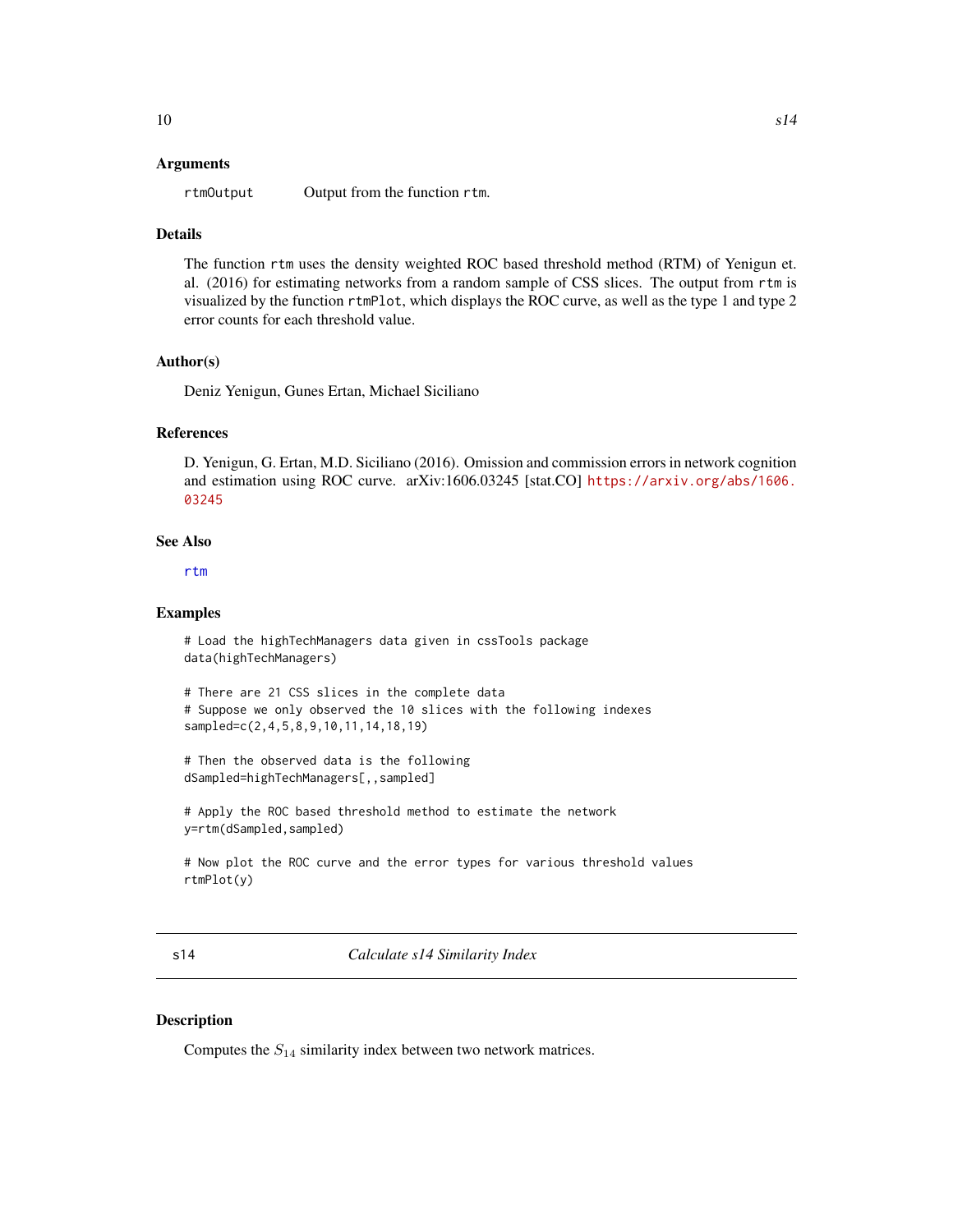## <span id="page-10-0"></span>Usage

s14(d1, d2)

#### Arguments

| d1 | An <i>n</i> by <i>n</i> matrix representing a network. |
|----|--------------------------------------------------------|
| d2 | An $n$ by $n$ matrix representing a network.           |

## Details

Given two networks of interest, a common measure of similarity is the  $S_{14}$  index introduced by Gower and Lagendre (1986). The function s14 computes this similarity measure for two networks having the same dimensions.

## Value

The  $S_{14}$  similarity index.

## Author(s)

Deniz Yenigun, Gunes Ertan, Michael Siciliano

## References

Gower, J.C., Legendre, P. (1986). Metric and Euclidean properties of dissimilarity coefficients. Journal of Classification, 3, 5-48. <http://dx.doi.org/10.1007/BF01896809>

## See Also

[sliceQuality](#page-11-1)

#### Examples

```
# Consider two matrices representing networks, d1 and d2
d1=matrix(c(0,0,1,0,1,0,0,1,0,0,1,1,0,0,0,0,0,0,0,0,1,0,0,0,0),5,5)
d2=matrix(c(0,1,0,0,0,1,0,1,0,0,0,1,0,0,0,0,0,0,0,0,0,1,1,0,0),5,5)
```

```
# The similarity index between d1 and d2
s14(d1,d2)
```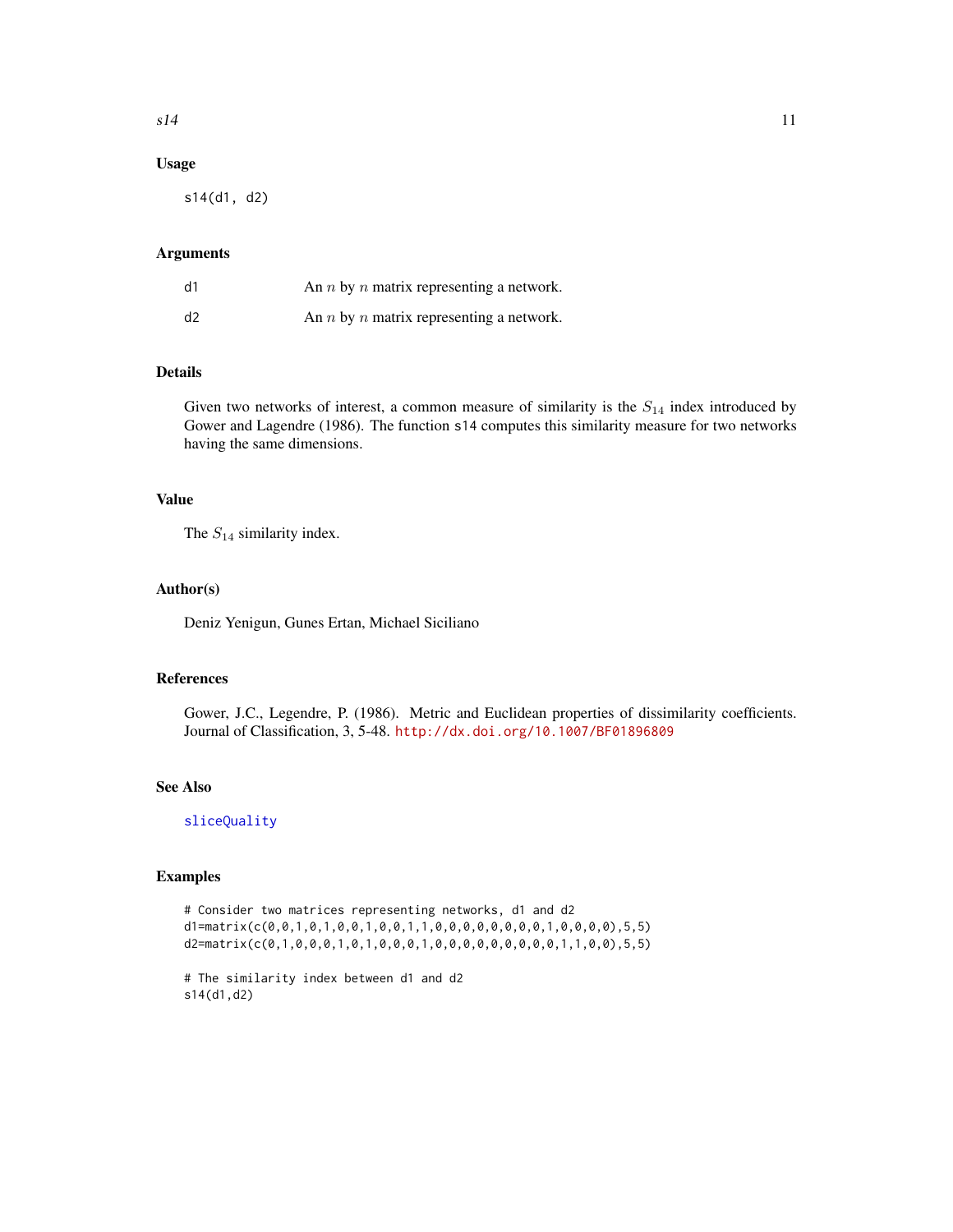## Description

Given a fully observed CSS, this function evaluates the quality of each slice by comparing them with the true network obtained by LAS intersection.

#### Usage

```
sliceQuality(d)
```
## Arguments

d A CSS in cssTools package format.

#### **Details**

A common way of defining a true network for a given CSS is the LAS intersection (see, for example, Siciliano et. al. 2012, or Krackhardt, 1987). For a given CSS, the function sliceQuality first computes the true network by LAS intersection, and then compares each slice with the true network. The considered quantities are matching zeros, matching ones, type 1 errors, type 2 errors,  $S_{14}$ similarity index, error proportion and correlation.

#### Value

trueNetwork The true network obtained by LAS intersection method. sliceQuality A table summarizing the quality of each CSS slice in rows. Columns indicate A (matching zeros), B (0 in CSS slice, 1 in true matrix, i.e., type 2 error), C (1 in CSS slice, 0 in true network, i.e., type 1 error) D (matching ones), s14  $(S<sub>14</sub>$  similarity index between the CSS slice and the true nework), errorProp (proportion of unmatching cells), and correlation (correlation between the CSS slice and the true network computed by the gcor function in the sna package).

## Author(s)

Deniz Yenigun, Gunes Ertan, Michael Siciliano

#### References

Krackhardt, D. (1987). Cognitive social structures. Social Networks 9, 109-134. [http://dx.doi.](http://dx.doi.org/10.1016/0378-8733(87)90009-8) [org/10.1016/0378-8733\(87\)90009-8](http://dx.doi.org/10.1016/0378-8733(87)90009-8)

M.D. Siciliano, D. Yenigun, G. Ertan (2012). Estimating network structure via random sampling: Cognitive social structures and adaptive threshold method. Social Networks, Vol. 34, No. 4, 585- 600. <http://dx.doi.org/10.1016/j.socnet.2012.06.004>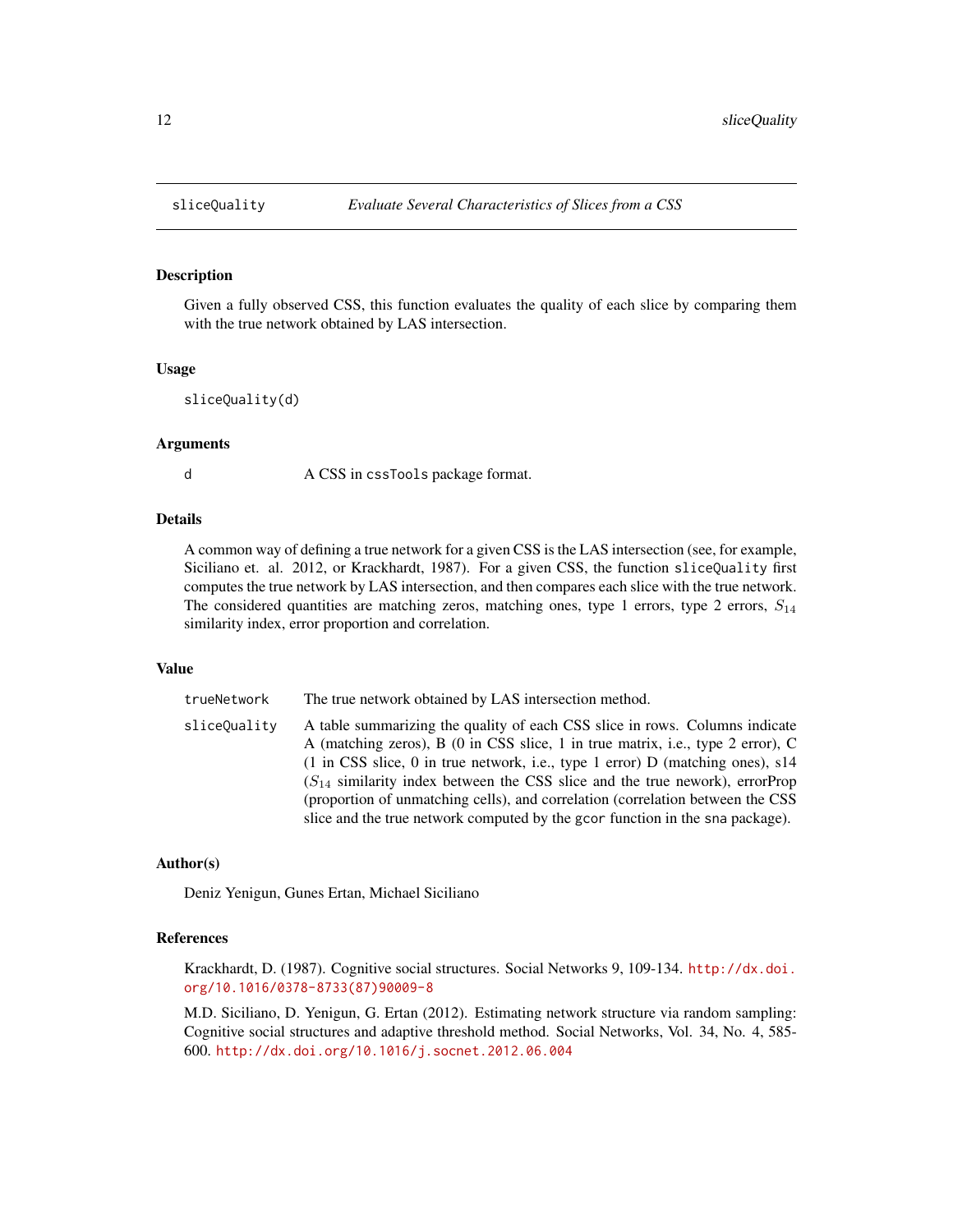#### <span id="page-12-0"></span>sna2cssTools 13

## See Also

[s14](#page-9-1)

## Examples

```
# Consider the example in Siciliano et. al. (2012),
# a network with five actors A, B, C, D, E
sA=matrix(c(0,0,1,0,1,0,0,1,0,0,1,1,0,0,0,0,0,0,0,0,1,0,0,0,0),5,5)
sB=matrix(c(0,1,0,0,0,1,0,1,0,0,0,1,0,0,0,0,0,0,0,0,0,1,1,0,0),5,5)
sC=matrix(c(0,1,1,0,0,0,0,1,0,0,0,1,0,0,0,0,0,0,0,0,0,0,0,0,0),5,5)
sD=matrix(c(0,0,1,0,1,0,0,1,1,0,1,1,0,0,0,0,1,0,0,1,1,0,0,1,0),5,5)
sE=matrix(c(0,0,0,1,0,0,0,0,0,1,0,0,0,0,0,1,0,0,0,1,0,1,0,1,0),5,5)
d=array(dim=c(5,5,5))
d[,,1]=sA
d[,,2]=sB
d[,,3]=sC
d[,,4]=sD
d[,,5]=sE
# Compute the quality of CSS slices
sliceQuality(d)
```
<span id="page-12-1"></span>sna2cssTools *Convert a CSS in* sna *Format to a CSS in* cssTools *Format*

#### Description

Converts a CSS in sna package format to a CSS in cssTools package format.

#### Usage

sna2cssTools(d)

#### Arguments

d A CSS in sna package format.

## Details

In sna package, a CSS d is coded in a three dimensional array such that  $d[i, j]$  is the *i*-th slice. In cssTools package, the same object is coded in a three dimensional array such that  $d[,$ , i] is the *i*-th slice. The sna2cssTools function transforms sna format to cssTools format.

#### Value

The same CSS coded in cssTools format.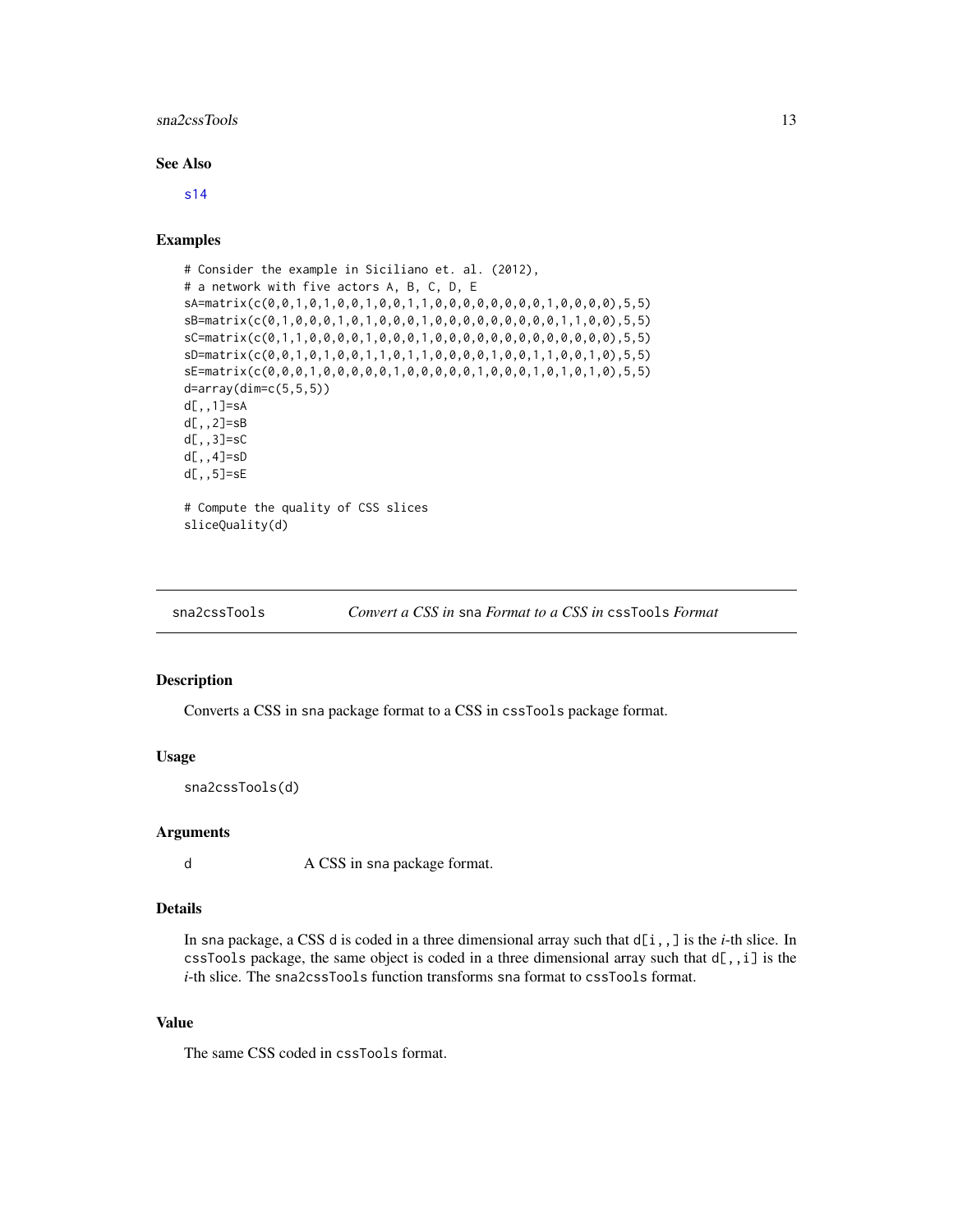## <span id="page-13-0"></span>Author(s)

Deniz Yenigun, Gunes Ertan, Michael Siciliano

#### See Also

[cssTools2sna](#page-3-1)

## Examples

```
# Consider the example in Siciliano et. al. (2012),
# a network with five actors A, B, C, D, E
sA=matrix(c(0,0,1,0,1,0,0,1,0,0,1,1,0,0,0,0,0,0,0,0,1,0,0,0,0),5,5)
sB=matrix(c(0,1,0,0,0,1,0,1,0,0,0,1,0,0,0,0,0,0,0,0,0,1,1,0,0),5,5)
sC=matrix(c(0,1,1,0,0,0,0,1,0,0,0,1,0,0,0,0,0,0,0,0,0,0,0,0,0),5,5)
sD=matrix(c(0,0,1,0,1,0,0,1,1,0,1,1,0,0,0,0,1,0,0,1,1,0,0,1,0),5,5)
sE=matrix(c(0,0,0,1,0,0,0,0,0,1,0,0,0,0,0,1,0,0,0,1,0,1,0,1,0),5,5)
d=array(dim=c(5,5,5))
d[,,1]=sA
d[,,2]=sB
d[,,3]=sC
d[,,4]=sD
d[,,5]=sE
# Here d is coded in cssTools package format
```
# Switching between sna and cssTools formats e=cssTools2sna(d) f=sna2cssTools(e)